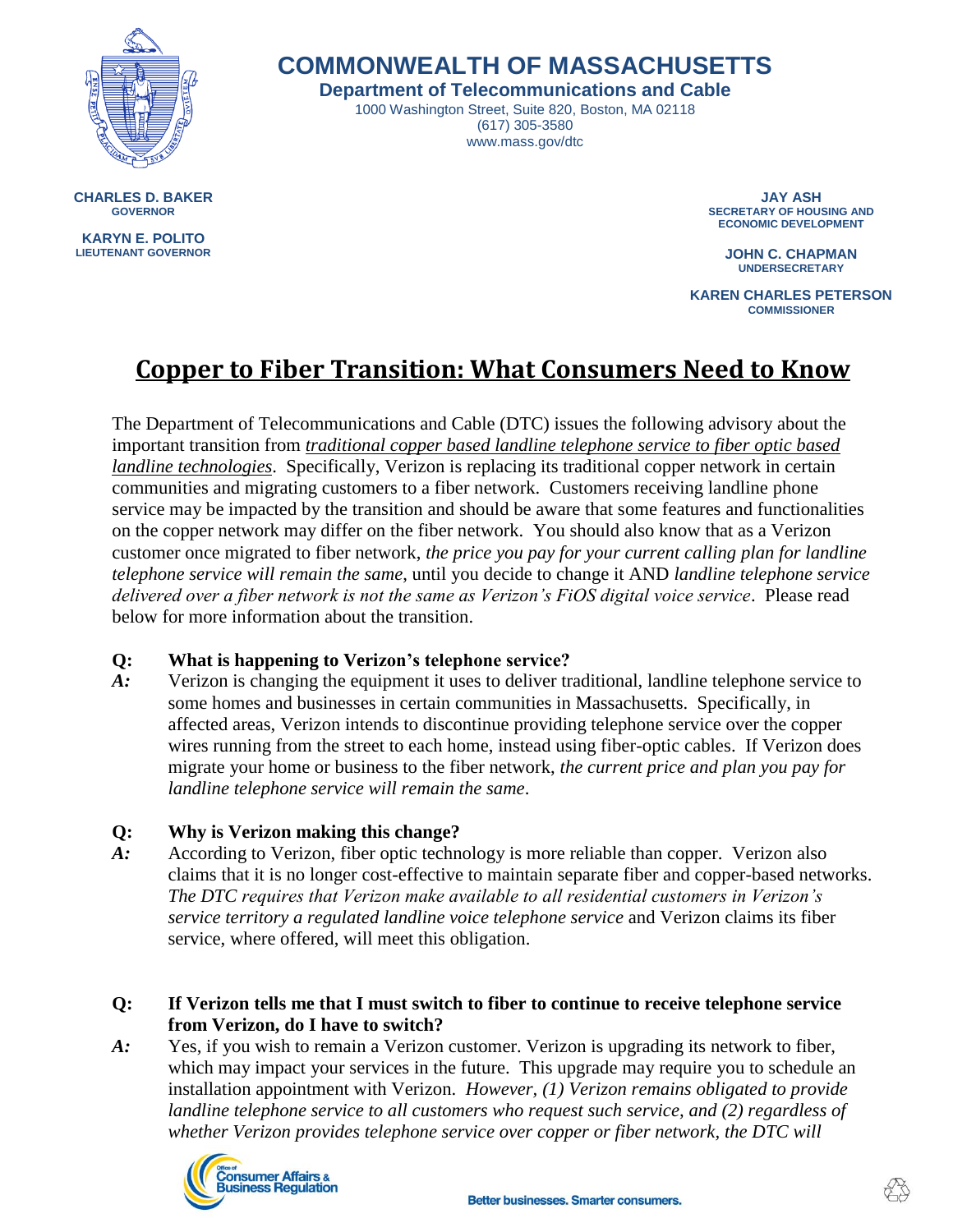*continue to monitor Verizon's performance to ensure compliance with all Massachusetts requirements concerning your consumer rights and protections, service quality, and public safety*.

## **Q: What is the most significant difference between copper-based telephone service and fiber-based telephone service?**

*A:* The copper-based network is self-powered and will usually remain operational in the event of a power outage, while fiber service relies upon an optical network terminal (ONT), which must be connected to a power source or outlet at your home or business. If your power goes out, a backup battery connected to the ONT will provide you with backup power for a period of time. In the event of an electrical outage, most batteries will operate telephones up to 8 hours. *Please verify with Verizon the type of backup batteries available as well as replacement options*. The current calling plan and price you pay for your telephone service will not change when you switch to fiber based telephone service.

#### **Q: Are there any other differences between copper and fiber-based telephone service I should be aware of?**

*A:* Prior to switching to fiber-based service, you should inform Verizon if you have any home monitoring equipment such as alarm/security systems or medical equipment that relies upon your existing phone line to ensure that it will continue to work after you make the switch. In most cases, the equipment that you currently use to place and receive calls will continue to work on the fiber network. Also, there is no change to emergency calls to 911, provided that you have power to your home or, in the event of a power outage, have not exhausted the batteries in the ONT backup device described above. For additional information about power outages and telephone service, please visit

[http://www.mass.gov/ocabr/docs/dtc/telecom/connected-emergencies-9-24-13.pdf.](http://www.mass.gov/ocabr/docs/dtc/telecom/connected-emergencies-9-24-13.pdf)

#### **Q: I've heard about Verizon FiOS—is that the same as the fiber service that I may be migrated to?**

*A: No. While the terms fiber and FiOS are used interchangeably at times, and both fiber-based traditional phone service and FiOS services are offered over Verizon's fiber-optic network, they are not the same*. If you upgrade your existing copper service to a fiber-optic based service *without changing your rate plan or calling features, your new service will continue to be subject to DTC regulation, and will come with certain consumer protections*. FiOS Digital Voice (FDV) is an unregulated service, and is an optional alternative to traditional telephone service to which the DTC's consumer protection rules do not apply. Make sure you understand the difference before making any changes to your telephone service.

# **Q: What are the DTC's consumer protection rules?**

*A:* The DTC's consumer protection rules include protection from termination for all residents certified as age 65 or older; payment plan arrangements for those behind on their bills; medical and personal emergency protection; and an allowance of 10 free directory assistance calls monthly.

A copy of the consumer protection rules can be found at [http://www.mass.gov/ocabr/docs/dte/telecom/18448.pdf.](http://www.mass.gov/ocabr/docs/dte/telecom/18448.pdf) You may also contact the DTC hotline at 1-800-392-6066 for more information.

## **Q: How do I make sure that the consumer protection rules continue to apply to me when I switch to fiber-based telephone service?**

*A:* If you wish to keep your existing consumer protections after the migration, be sure to clarify that you are getting a *regulated fiber telephone service product* and not an unregulated FiOS